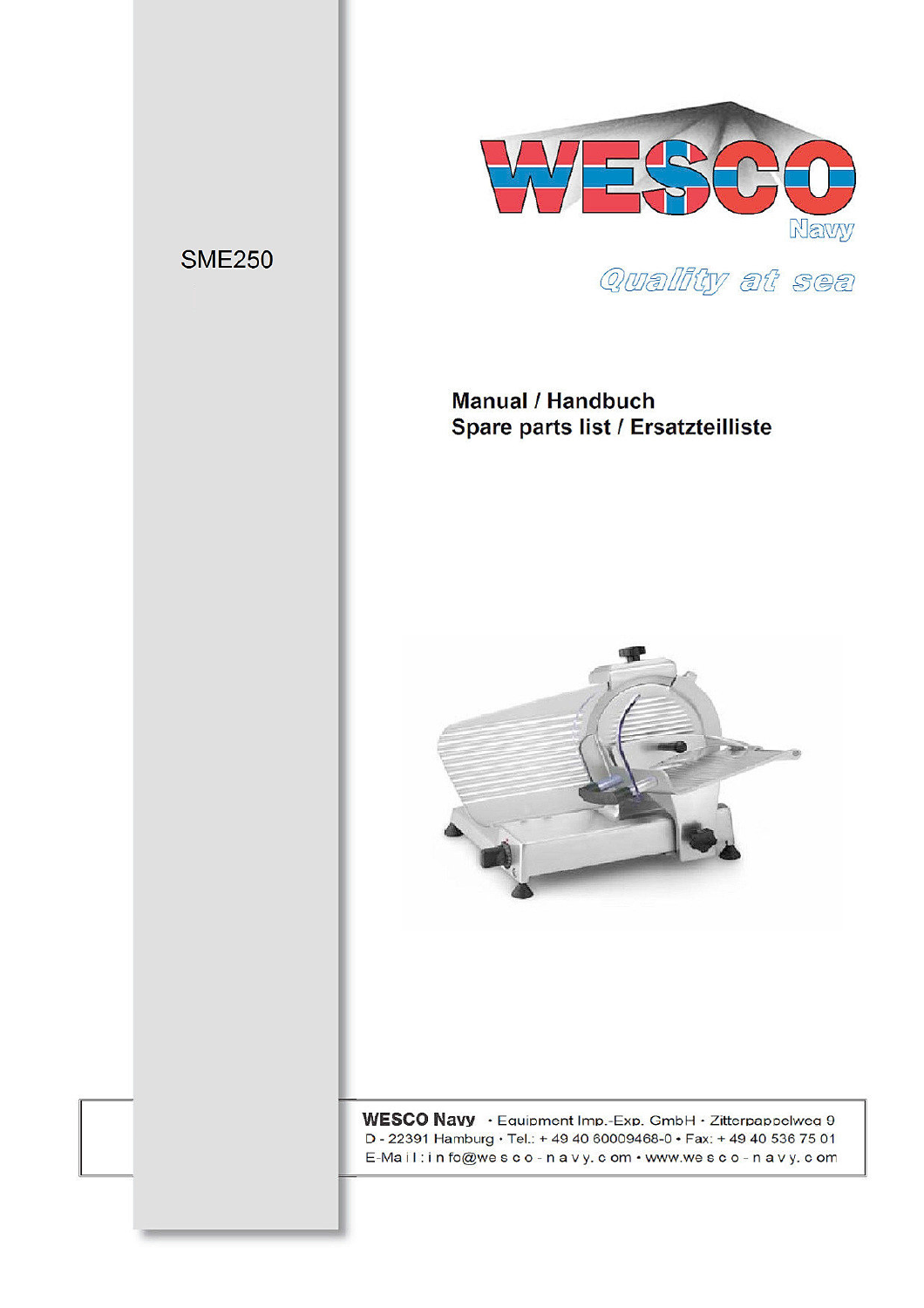# **1 INTRODUCTION**

We thank you to have chosen us. The machine you have chosen is built by using quality materials and up-to-date technologies. Your safety as well as that one of your customers and users is very important: the following instructions allow a safe machine use.

# **2 SAFETY**

#### **2.1 USE MANUAL**

All operators involved in the present machine use, in installation, in maintenance and servicing, must be skilled enough and they must read this use manual carefully.

It is important that not qualified persons or children do not use, even by chance, this machine.

### **2.2 USED SYMBOLOGY IN USE MANUAL**



# **2.3 MAIN DANGER SOURCES**

- Cutting danger: the machine has a sharp blade driven by a motor.
- Electric danger: the machine is fed by electric voltage.

# **2.4 NOISE**

Machine noise is, in every phase of its use, lower than 70 dB.

#### **2.5 PLACE OF WORK**

The place of work must be cleaned and tided up; do not place knives, rags or other things under the machine base.

#### **2.6 WORK DRESSES AND PERSONAL PROTECTIONS**

Anybody who uses this machine must wear close-fitting and clean dresses according to hygienic rules.

When blade maintenance and cleaning are carried out, it is important to use wrist protection gloves.

#### **2.7 MAIN SAFETY DEVICES**

- Blade-cover : it safeguards blade rim along all the circle part which is not used to cut.
- Food-pusher, platform guard knob: they restrict contact risk with blade near the cutting area.
- Electric installation: all voltaged parts are insulated.
	- Daily check before starting work, or after a maintenance intervention that all safety devices are working right. In case of danger switch off the machine by acting on the switch and disconnect plug. Periodically check feeding cable integrity.

It is forbidden taking off, changing or making useless safety devices.

# **3 TECHNICAL DATA**





| Blade  | Cut thickness   | Cut capacity | Power     | Net weight |
|--------|-----------------|--------------|-----------|------------|
| 250 mm | $15 \text{ mm}$ | 220x175 mm   | $0.25$ HP | 18         |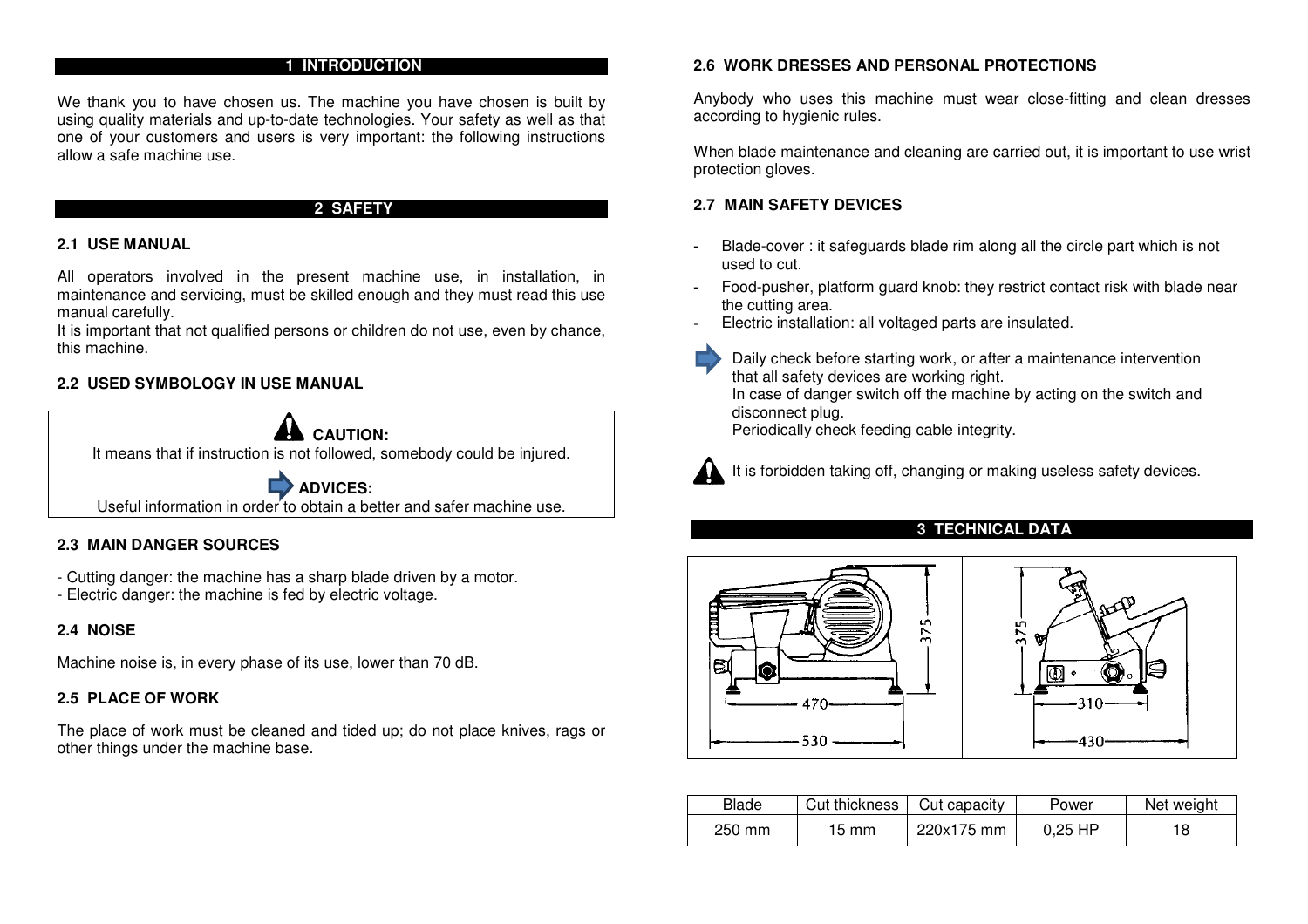### **4 INSTALLATION**

# **4.1 TRANSPORT**

At machine receipt check that packing is complete.All packaging components are classified as solid urban waste; do not dispose of them in the environment.



 complaints in case of failures occurred during transport must be made known to shipping agent; the machine travels at buyer risk. Take the machine out of the packaging by seizing it by its base; machine weight is specified in the chapter "Technical Data".



Check that regulator knob is on home position.

# **4.2 INSTALLATION PLACE REQUIREMENTS**

The plane on which the machine is installed must be stable, not inclined, balanced, at a right height in order to obtain a right work position. Bearing surface sizes must take machine overall dimensions shown in the chapter "Technical Data" into consideration.

Working area must be dry, away from heating sources and from passing gangways; it must allow an easy normal machine use, cleaning and maintenance.

### **4.3 ELECTRIC CONNECTION**

The machine has a feeding cable to be connected to a fixed plug with breaker and with thermomagnetic protection.

Make sure that mains voltage is equal to that one shown on machine identification shield.

After checking machine is all right, drive the breaker to turn the blade.

# **5 MACHINE USE**

#### **5.1 FORESEEN USE**

The machine must be used to cut eatable products with sizes which are in relation to cutting capacity shown in chapter "Technical Data" and with a weight that does not endanger its balance.

Frozen products are not foreseen, as well as those ones with bones or too much seasoned.

### **5.2 CUTTING**

Before machine starting always check right working safety devices and **AM** machine cleaning.



Before product loading or unloading on the platform, check that regulator knob is on home position and that blade is at a standstill.

Bring the platform at starting position, towards operator; lift the food-pusher and put the product to be cut on the platform, in contact with the regulator plate stop product with food-pusher, turn regulator knob till to obtain the required thickness; press the switch to start the blade; by seizing knob with the right hand make the platform slide by alternating movement and carry out cutting.

Pick up slices in their exit area.

When cutting is finished, switch the machine off by operating the switch and place again regulator knob on home position.

# **6 CLEANING AND MAINTENANCE**

#### **6.1 CLEANING**



Disconnect the machine from current tap and check that regulator knob **Als** is on home position, before starting with cleaning.

Cleaning must be carried out at least once a day.

Do not use abrasive materials, poisonous cleanings, based on soda or chlorine; besides avoid water and steam spouts.

Use a damp cloth and PH neuter dish detergent; remove any kind of detergent remainders before using the machine.

Check that the machine is fully dry before connecting it to the current outlet.

To complete the cleaning operation of platform proceed as follows: pull the carriage at the beginning of the stroke; set the thickness control knob to "zero"; lower the carriage locking device, unscrew the handle of the product holder support and remove the carriage (see photo).

The thickness adjustment handle is now blocked by the safety device. When cleaning has been completed put the carriage in its normal position with reverse procedure.

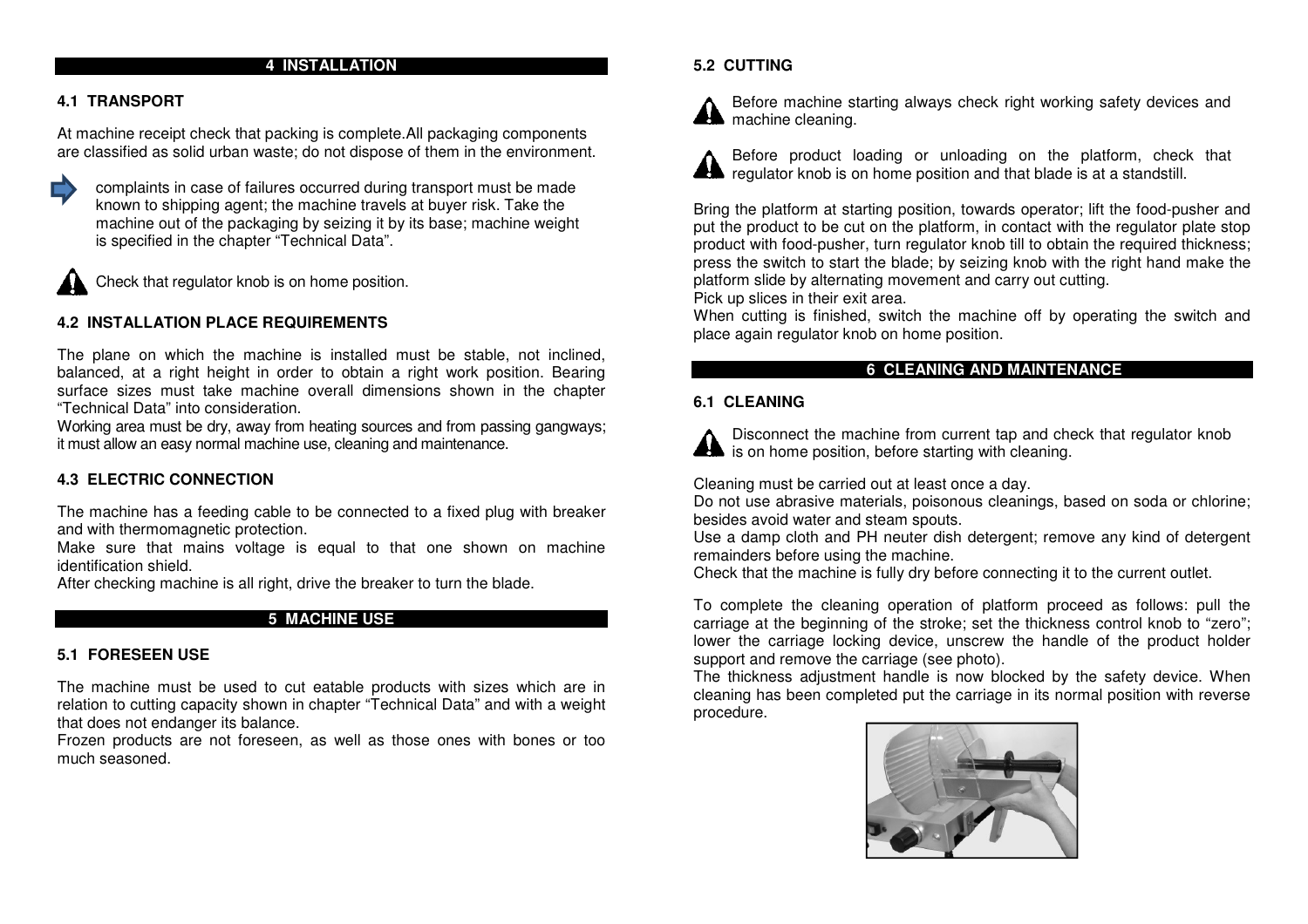To clean the central part of the blade and the blade cover disassemble the blade cover by unscrewing the blade cover knob.



Disassembly of the blade and of platform is an extraordinary service requiring skilled personnel intervention. Blade can be disassembled by unscrewing the 3 screws locking it and by lifting it up fro from its seat.

# **6.2 LUBRICATION**

Lubricate at least once a month, and food-pusher shaft using g paraffin oil.

# **6.3 SHARPENING**



Carry on with blade sharpening after checking that machine is switched off.

It is necessary that blade is cleaned and grease is very well removed.Sharpen the blade as soon as you realize that the cut is no

more accurate and that too many wastages are generated.

Pull on the sharpener group, loosening knob; turn it clockwise to 180°. Fix the sharpener tightening the knob.

Switch on the slicer; at the same time push on button of the grinding stone for about 30 seconds.

Remove the burr by pressing button on the opposite stone for about 2 seconds. Switch off and place the sharpener to its original position.



# **6.4 PRODUCT WASTE DISPOSAL**



The use of the WEEE Symbol indicates that this product may not be treated as household waste. By ensuring this product is disposed of correctly, you will help protect the environment. For more detailed information about the recycling of this product, please contact your local authority, your household waste disposal service provider or the shop where you purchased the product.

# **WIRING DIAGRAM**



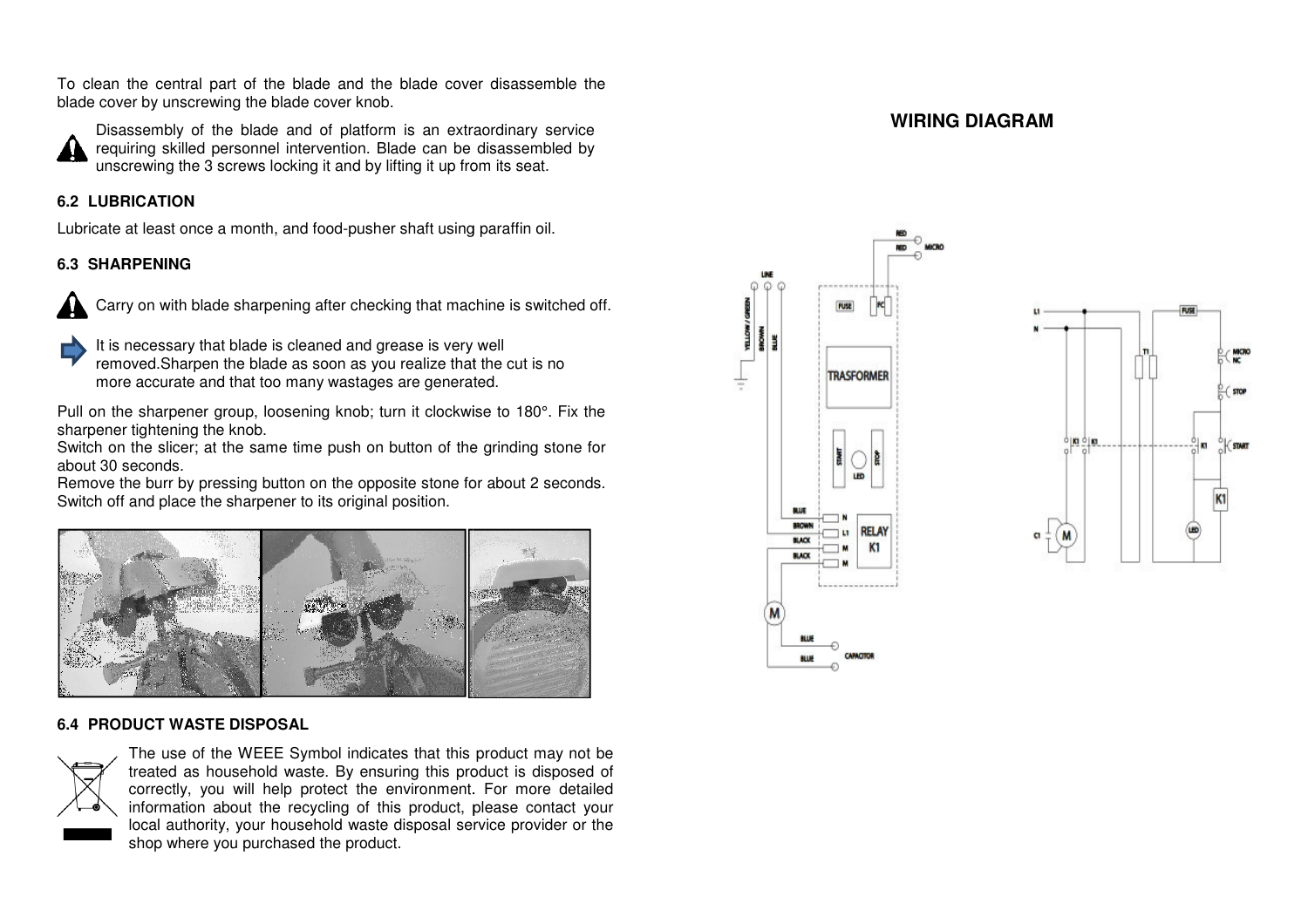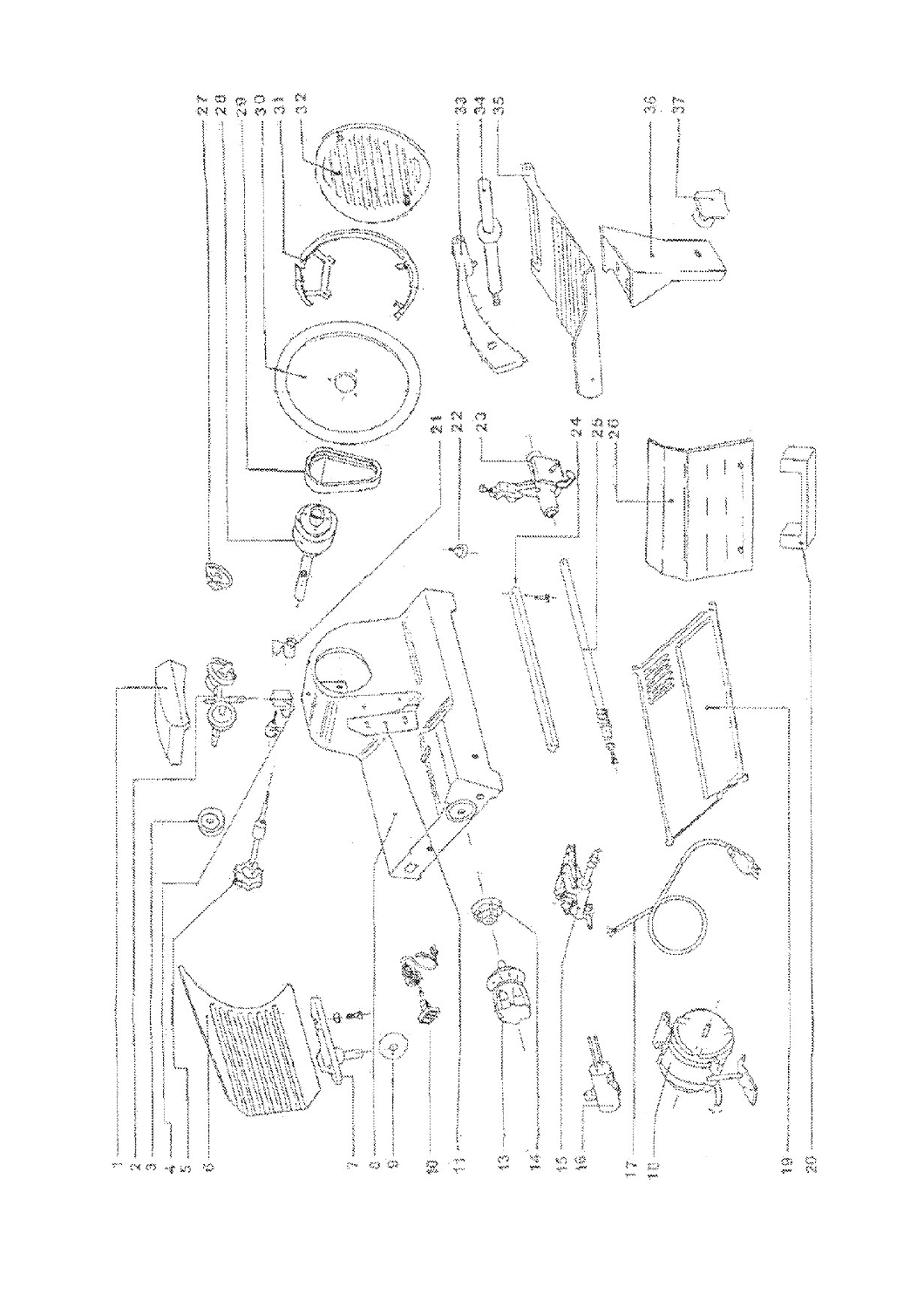# **SPARE PARTS**

SME250 CE SLICER

| <b>Number Description</b> | <b>Code</b>                           |                 |
|---------------------------|---------------------------------------|-----------------|
|                           |                                       |                 |
|                           | 001 HOUSING: SHARPENER                | 09673           |
|                           | 002 SHARPENER ASSY NO HOUSING         | 09808           |
|                           | 003 DEBURRING STONE                   | 09811           |
|                           | 004 SHARPENER SUPPORT CE              | 09764           |
| 005                       | TIE-ROD ASSY: BLADE COVER             | 09600           |
| 006                       | <b>GAUGE PLATE 250</b>                | 09733           |
| 007                       | REGULATOR PLATE SUPPORT               | 09729           |
|                           | 008 BASE                              | 09650           |
|                           | 009 SLOT COVER: REGULATOR PLATE 09609 |                 |
|                           | 010 SWITCH ASSY 230V                  | <b>PULSANCE</b> |
|                           | 011 KNIFE WIPER SCREW                 | 09532           |
|                           | 013 REGULATOR KNOB                    | 09740           |
| 014                       | SLICE THICKNESS CONTROL CAM           | 09605           |
| 015                       | REGULATOR PLATE MOV. ASSY             | 09601           |
|                           | 016 CAPACITOR                         | 07402           |
|                           | 017 CORDSET WITH PLUG SCHUKO          | 07508           |
|                           | 017 A CORDSET WITH PLUG UK            | 07506           |
| 018                       | MOTOR 230/1/50                        | 09743           |
|                           | 018 A MOTOR 240/1/50                  | 09754           |
|                           | 018 B MOTOR 230/1/60                  | 09742           |
|                           | 019 BOTTOM COVER                      | 06120           |
|                           | 020 E SHAPED HANDLE CE                | 09684           |
|                           | 021 MICROSWITCH                       | 09537           |